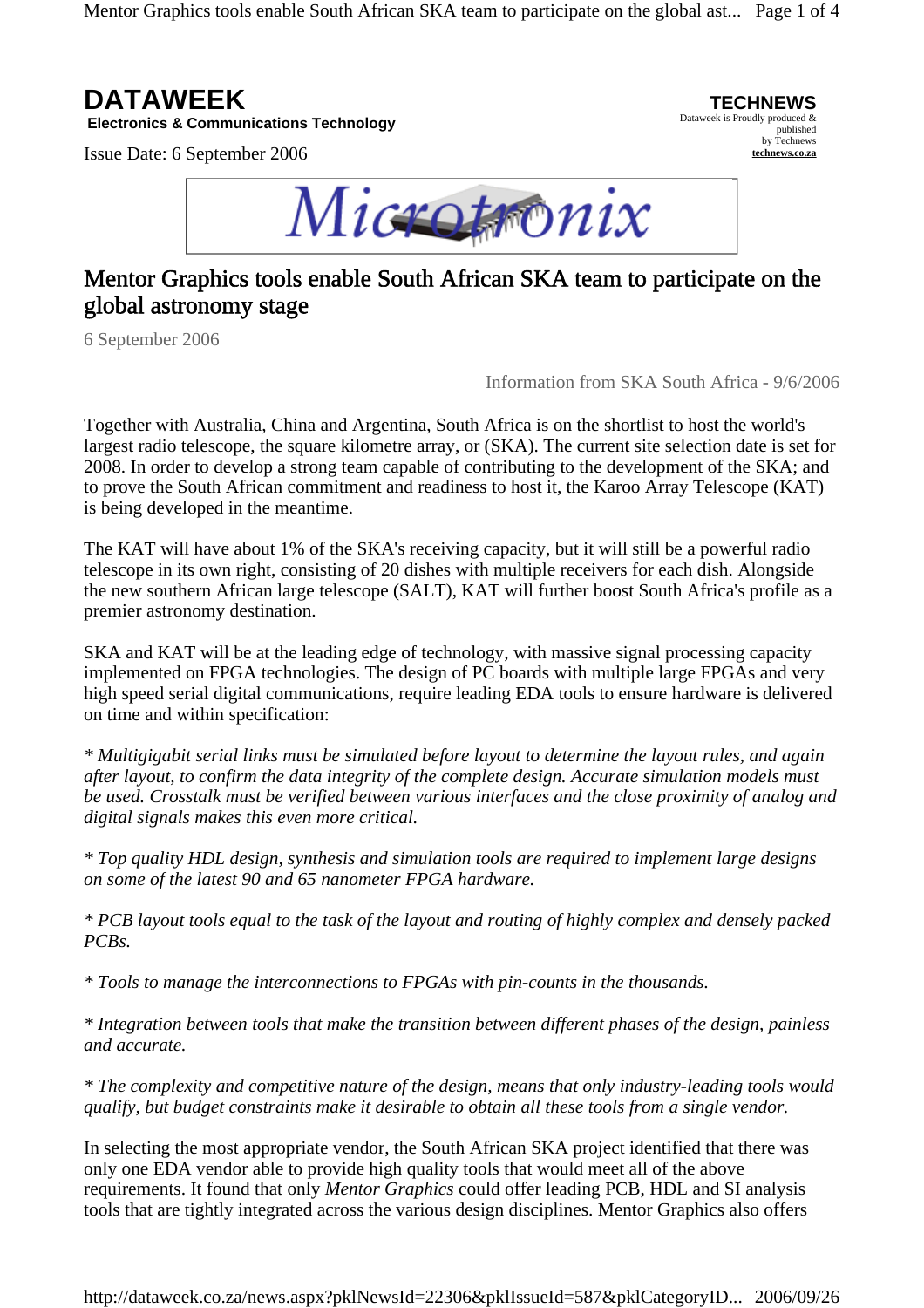strong relationships with programmable logic vendors, which is key in ensuring support for the latest FPGA technologies.

Mentor recognised the importance of the project to the SA electronics and science communities and wanted to partner with SKA and KAT. For the South African SKA project and the KAT team, it made sense to partner with the Mentor - the dominant player in the PCB and FPGA EDA market - as it represented a low risk partner with superior support, both internationally and locally, through ASIC Design Services.

### **The tools**

The South African SKA project acquired its full suite of EDA tools from Mentor Graphics, including the following:

## *\* HyperLynx GHz for signal integrity analysis:*

HyperLynx makes it possible to perform both pre- and post-layout SI simulations of multigigabit SERDES communication links. The pre-layout simulations enable accurate and efficient determination of layout and routing rules and allows the PCB designer to proceed quickly and confidently, knowing that key signal integrity issues have been addressed. HyperLynx is recommended by *Xilinx* for use with its RocketIO technology, and a full design kit for HyperLynx is available from Xilinx.

## *\* HDL Design - HDL Author, ModelSim and Precision Synthesis:*

Designed for ease-of-use, HDL Author provides graphical HDL design entry, team-based design, version control and customisable tasks to communicate with other tools in the design flow. Precision Synthesis is one of the top FPGA synthesis tools with support for all major FPGA vendors' parts. It has advanced features like re-timing, incremental synthesis and 'trace-to-graphical source' which shorten design time and improve performance. ModelSim is the industry standard HDL simulator. The OEM relationships between Mentor and FPGA vendors are vital in obtaining simulation models for cores and new IP - avoiding unnecessary project delays. Most FPGA vendor tools can generate ModelSim scripts for easy simulation builds.

## *\* PADS for PCB Design:*

Mentor Graphics' PADS PCB is an excellent router; along with the advanced rule-set (ARS), is essential for the type of complex, high speed PCBs being designed by SKA.

### *\* IO Designer to manage high pin-count FPGAs:*

PCB and FPGA flows are usually linked through a manual, error-prone and time-consuming data capturing process. However, IO Designer seamlessly joins these flows, allowing concurrent design of the FPGA and PCB. It also provides FPGA-pinout consistency between the PCB and HDL flows essential for high pinout devices. This integration saves time (studies indicate one day saved for every 200 I/Os) and greatly reduces the risk of error. In an environment like the SKA, where component choices often get updated when new devices are announced, this is a huge asset.

Using the Mentor Graphics tools, along with the support from both Mentor Graphics and *ASIC Design Services*, the South African SKA project has quickly established itself as a strong contender in the international radio astronomy community.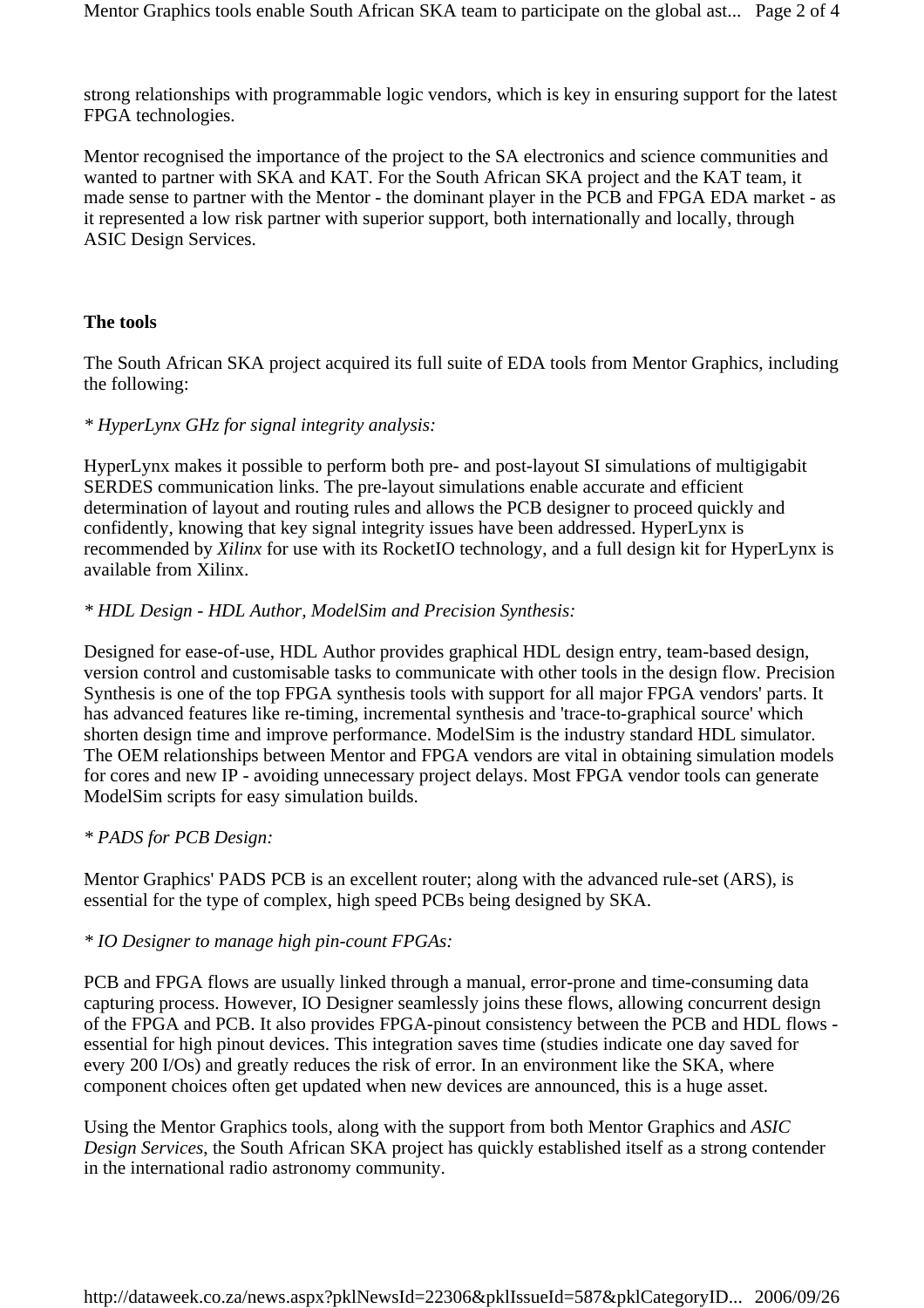#### **Simulations**

In Cape Town, the KAT's DSP group is busy implementing a design that will have analog-to-digital converters, on plug-in XMC modules, sampling in excess of 1 GHz; and routing this data on a source synchronous parallel interface to one of three large FPGAs. The data path from the card is via four 10 Gigabit Ethernet links, implemented in CX4 format, giving four lanes per direction, each running at 3,125 Gbps. In addition, on the card, there are two DDR2 DRAM modules.

Simulation of these interfaces across some length of PCB and connectors was made simple by HyperLynx GHz, with most simulation models being available for download from connector and FPGA vendors. Figure 1 shows an eye diagram generated for a 3,125 Gbps serial link across a total of 40 cm of PCB and an Airmax VS connector pair, including the transmitter, receiver and package Spice models. The circuit is shown in Figure 2.



Figure 1. Eye Diagram for a XAUI signal across a total of 40 cm FR4 PCB, four vias and a mated pair of Airmax VS connectors. 10% random jitter was added in the simulation



Figure 2. Circuit for Eye Diagram simulation

Figure 3 shows a simulation of parallel signals with identical PCB trace lengths, giving accurate information on the connector propagation delay across different connector pairs. In pre-layout, the speed and ease of use of HyperLynx GHz makes it possible to do design trade-offs in a fraction of the time it would take if the process could only be performed post-layout. Accurate tolerances for line matching, which include the effects of connectors, can be quickly determined using simulations that can be set up and run in a matter of minutes.